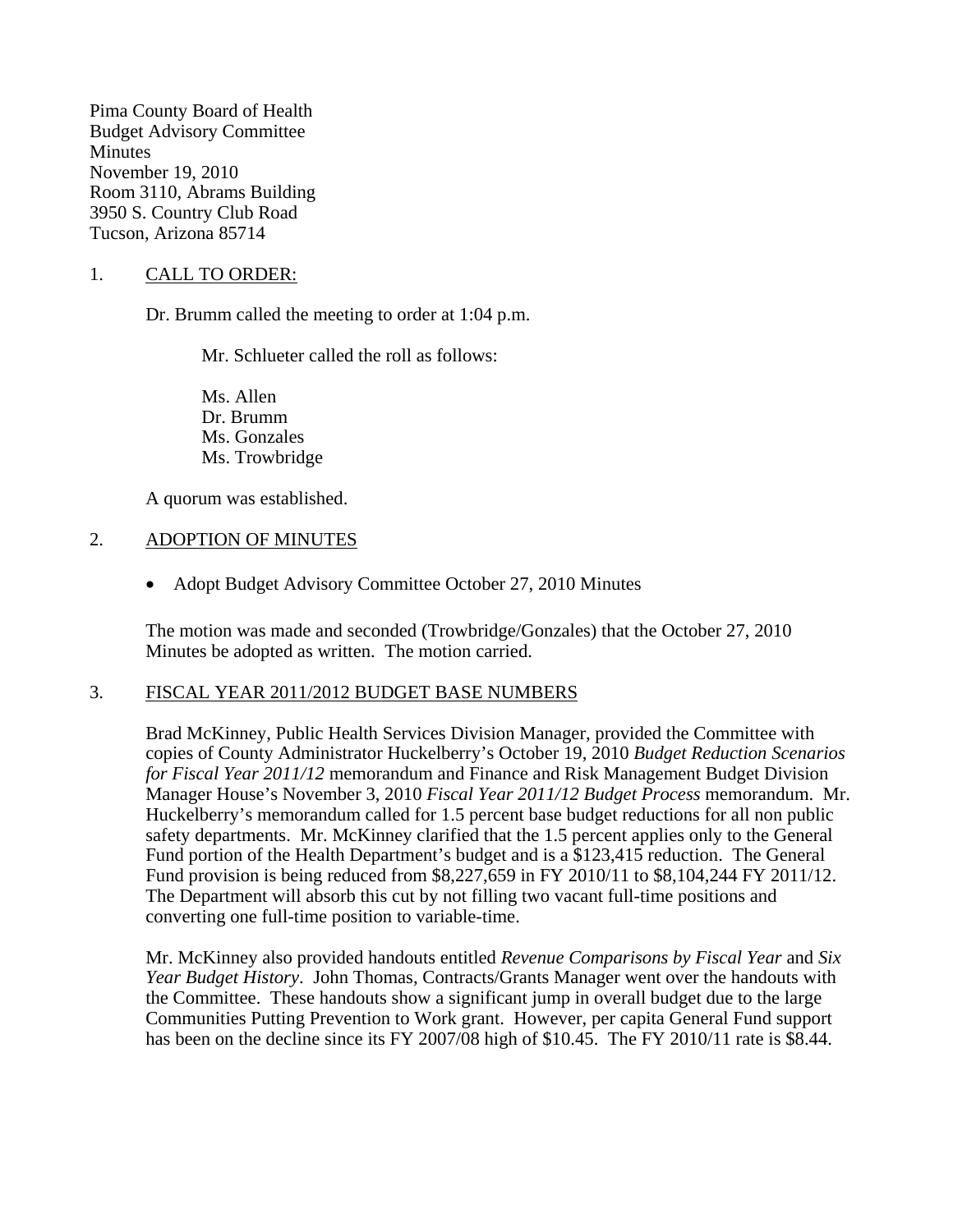### 4. FISCAL YEAR 2011/2012 BUDGET DISCUSSION

In advance of the meeting Dr. Brumm had sent Health Department Director Sherry Daniels a list of questions on behalf of the Committee. Mr. McKinney provided answers to these questions.

*If faced with budget shortfalls what guidelines will be used to prioritize cuts to programs or services?* 

The Health Department is responsible for the provision of mandated public health services foremost. After those obligations have been filled, then the Department focuses on other activities that may endanger the public's health, and finally on those health services otherwise not available or accessible to the population.

### *Can subsidies for animal care from contracted municipalities be increased?*

Payments from municipalities for animal care services are based on the actual costs of service. Given their economic situation, it seems highly unlikely that municipalities would be willing to subsidize Animal Care beyond actual cost.

*What areas of the Health Department can be trimmed or eliminated and what will need to be increased because of demands related to the poor economy?*

During times of economic downturn, individuals tend to delay seeking health care. Although the need for services may increase, the number of individuals seeking help may decline instead.

*What long term capital improvement plans are in place for the different departments and where do they stand?*

We are unaware of other Departments' capital improvement plans. The Health Department has no ongoing capital improvement campaigns.

*Are the Health Department's revenue projections realistic?*

Given the information available, yes. There is no incentive for the Department to under- or overestimate its revenue projections.

*How are the department's projects measured for progress or success?* 

Each Division and Program has operational objectives that they strive to meet. Grant-funded programs have every specific deliverables.

*Is employee attrition being managed?* 

The pool of applicants for vacant positions continues to be deep and of high quality.